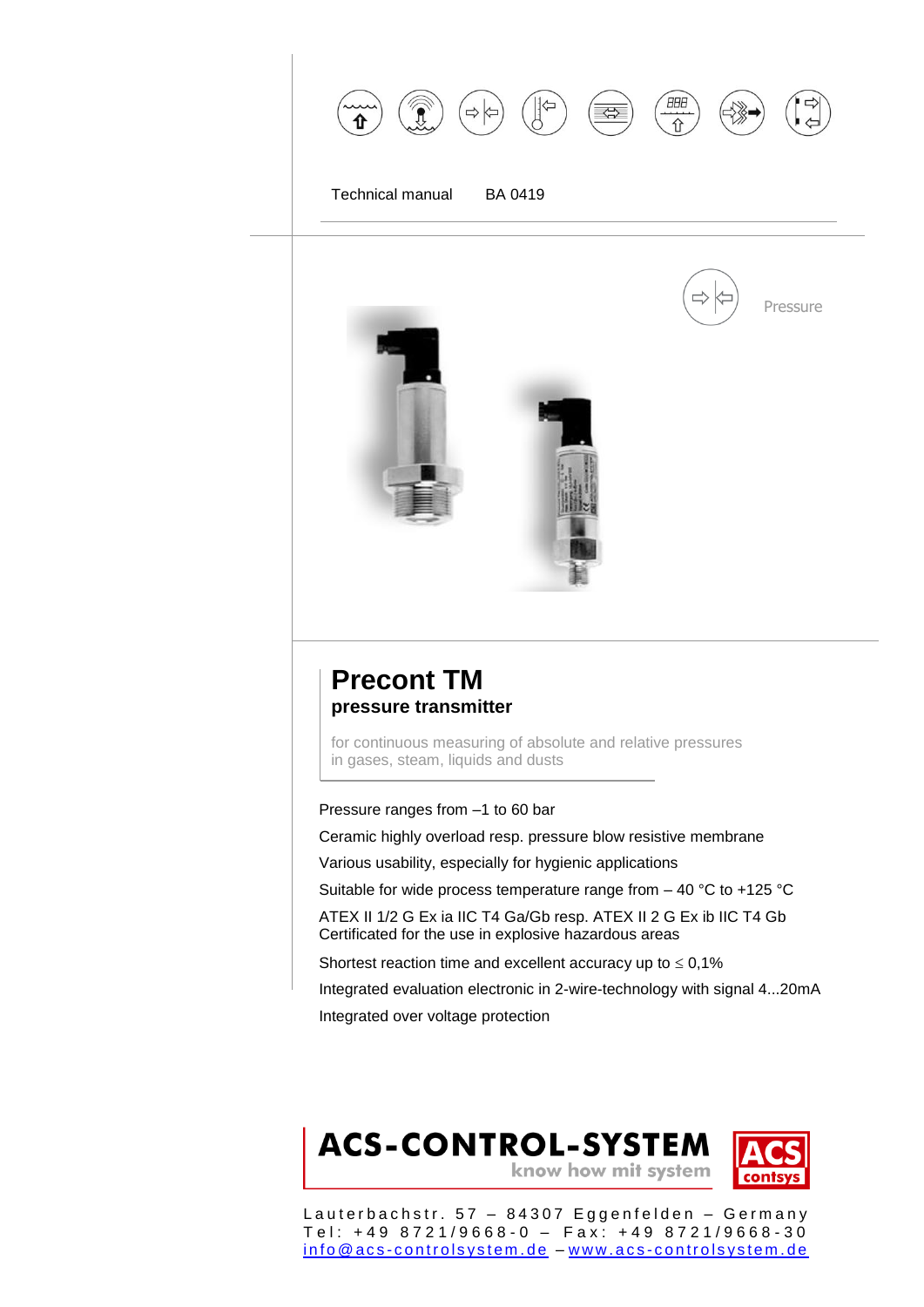# **Index**

| Permissible pressure to the measurement membrane manufacture and the measurement of                                                                                                                                                  |
|--------------------------------------------------------------------------------------------------------------------------------------------------------------------------------------------------------------------------------------|
| Safety notes <b>continuum contract and contract to the set of the set of the Safety notes</b> 5                                                                                                                                      |
|                                                                                                                                                                                                                                      |
|                                                                                                                                                                                                                                      |
|                                                                                                                                                                                                                                      |
| Electrical connection <b>contracts</b> and the connection of the connection of the connection of the connection of the connection of the connection of the connection of the connection of the connection of the connection of the   |
| Technical data <b>continuum contract and the contract of the contract of the set of the Technical data</b> 9/10                                                                                                                      |
| Dimension drawings <b>continuum continuum contract and the contract of the Circuit Contract and the Circuit Control of the Circuit Control of the Circuit Control of the Circuit Control of the Circuit Circuit Control of the C</b> |
| Order code overview <b>contained a manufation of the contract of the code overview</b> 12                                                                                                                                            |

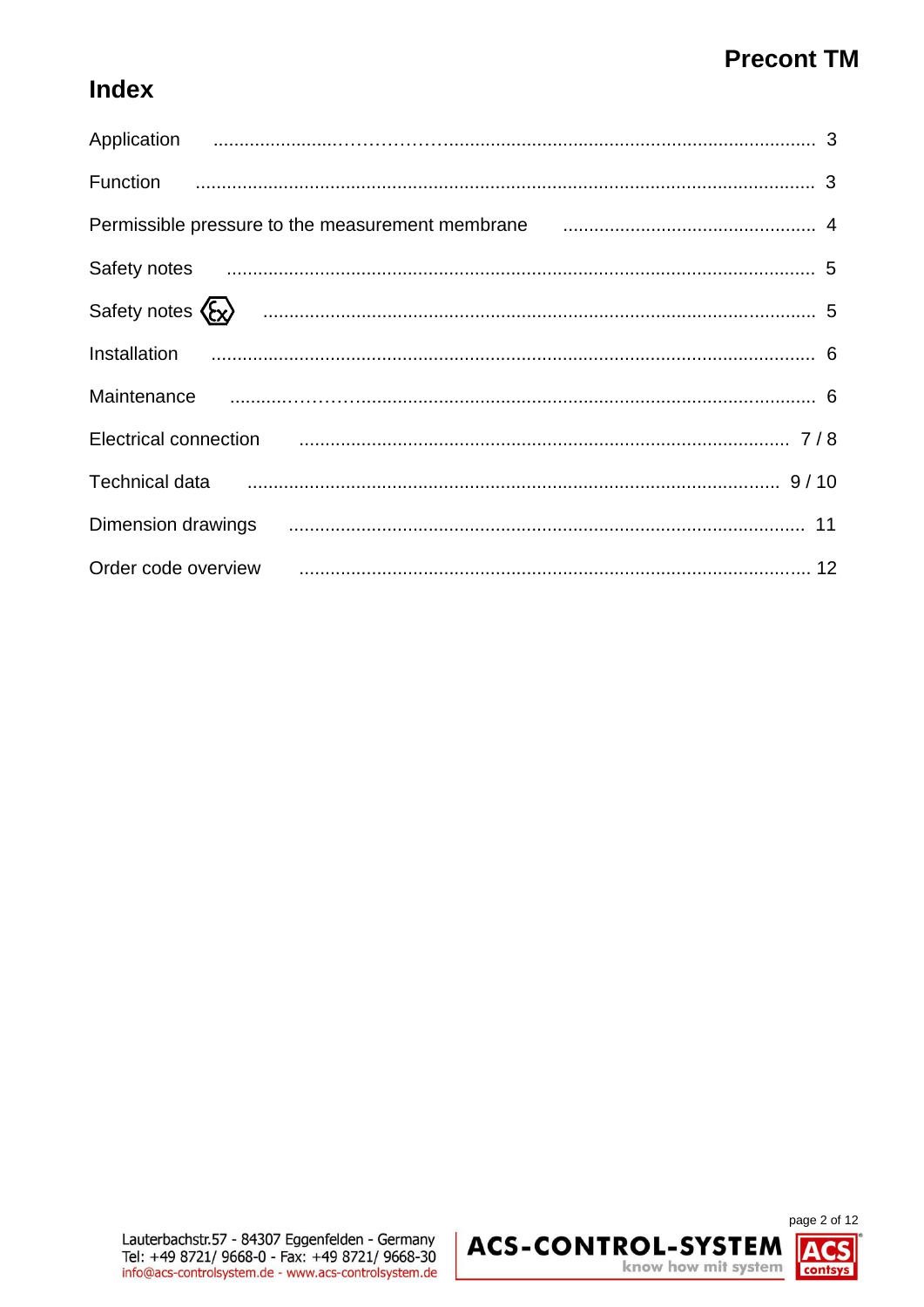## **Application**

The devices of series **Precont TM** with integrated analogue evaluation electronic are compact pressure transmitter for continuous measurement of pressures from –1 up to 60 bar in gases, vapors, liquids and dusts within closed container or pipelines, also in explosive hazardous areas, at process temperatures from  $-40^{\circ}$ C to +125°C.

The use of a capacitive measuring sensor with ceramic membrane, allows the use in nearly all fields of industry, especially also in hygienic applications.

Application fields are e.g. water, waste water, solvents, oil, sludge, fat, cleaning liquids, etc.

### **Function**

The device is mounted into the wall of the pressure container or of the pipeline.

#### **Characteristics of the ceramic measuring membrane**

The system pressure is applied to the ceramic membrane and causes there a variation of the capacity at the back side of the membrane.

A pressure transmitting liquid is not used.

The ceramic membrane offers excellent characteristics like highest pressure and pressure blow strength up to forty times the nominal pressure, vacuum resistance, very high resistance against chemicals, corrosion and abrasion as well as very good insensitiveness against temperature shocks, highest accuracy and reproducibility, good long term stability and a very low temperature influence.

#### **Characteristics of the temperature decoupler – type H**

The temperature decoupler is mounted between the pressure recording measuring membrane and the integrated transmitter electronic and reduces by this the heat transfer from the process to the transmitter electronic.

This leads among others to a extension of the permissible medium temperature of  $-40$  to +125 $\degree$ C and to an essential increase of the temperature stability of the device.

#### **Signal processing**

The pressure signal of the ceramic membrane is measured by the integrated analogue electronic and converted in a output current signal of 4…20mA.

The measurement signal range is adjusted by factory in many standard measurement ranges. A factory provided adjustment by customer specification is also possible.

Integrated over voltage protection components prevents the device from destruction by atmospheric influences like e.g. thunderstrike.

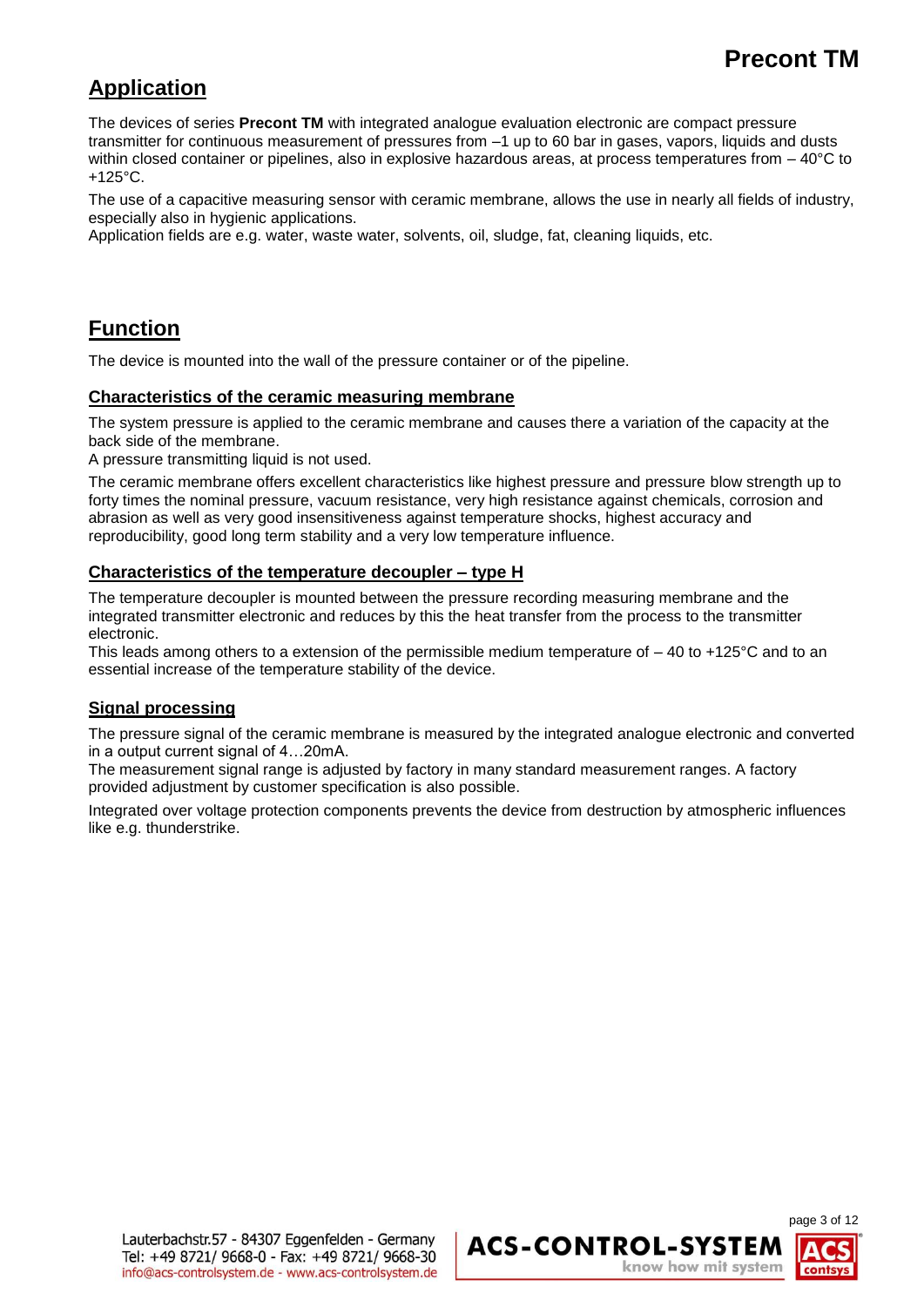# **Permissible pressure to the measuring membrane**

| measurement range              | vacuum                       | overload / burst pressure      |
|--------------------------------|------------------------------|--------------------------------|
| $0100$ mbar $_{rel}$           | $0,7$ bar <sub>abs</sub>     | $+4$ bar <sub>rel</sub>        |
| $0200$ mbar $_{rel}$           | $0,5$ bar <sub>abs</sub>     | $+6$ bar $_{rel}$              |
| $0400$ mbar $_{rel}$           | 0 <sub>bar</sub>             | $+6$ bar $_{rel}$              |
| $0600$ mbar $_{rel}$           | 0 <sub>bar</sub>             | $+10 \text{ bar}_{rel}$        |
| $01000$ mbar $_{rel}$          | 0 <sub>bar</sub>             | $+10 \text{ bar}_{rel}$        |
| $01600$ mbar $_{rel}$          | 0 <sub>bar</sub>             | $+18$ bar $_{rel}$             |
| $02500$ mbar $_{rel}$          | 0 <sub>bar</sub>             | $+25$ bar $_{rel}$             |
| $04000$ mbar $_{rel}$          | 0 <sub>bar</sub>             | $+25$ bar $_{rel}$             |
| $06000$ mbar $_{rel}$          | 0 <sub>bar</sub>             | $+40$ bar $_{rel}$             |
| $010000$ mbar $_{rel}$         | 0 <sub>bar</sub>             | $+40$ bar <sub>rel</sub>       |
| $016000$ mbar $_{rel}$         | 0 <sub>bar</sub>             | $+40$ bar $_{rel}$             |
| $020000$ mbar $_{rel}$         | $0$ bar $_{\rm abs}$         | $+40$ bar $_{rel}$             |
| $025000$ mbar $_{rel}$         | 0 <sub>bar</sub>             | $+40$ bar <sub>rel</sub>       |
| $040000$ mbar $_{rel}$         | 0 <sub>bar</sub>             | $+60$ bar $_{rel}$             |
| $060000$ mbar $_{rel}$         | 0 <sub>bar</sub>             | $+105$ bar $_{rel}$            |
| -100 $0$ mbar $_{rel}$         | $0,7$ bar <sub>abs</sub>     | $+4$ bar $_{rel}$              |
| $-100+100$ mbar <sub>rel</sub> | $0,5$ bar $_{\text{abs}}$    | $+6$ bar <sub>rel</sub>        |
| $-10000$ mbar $_{rel}$         | 0 <sub>bar</sub>             | $+10 \text{ bar}_{rel}$        |
| $-1000+1000$ mbar $_{rel}$     | 0 <sub>bar</sub>             | $+18$ bar <sub>rel</sub>       |
| $-1000+9000$ mbar $_{rel}$     | 0 <sub>bar</sub>             | $+40$ bar $_{rel}$             |
| $0100$ mbar <sub>abs</sub>     | $0 \text{ bar}_{\text{abs}}$ | $+4$ bar <sub>abs</sub>        |
| $0200$ mbar <sub>abs</sub>     | 0 <sub>bar</sub>             | $+6$ bar <sub>abs</sub>        |
| $0400$ mbar <sub>abs</sub>     | 0 <sub>bar</sub>             | $+6$ bar <sub>abs</sub>        |
| $0600$ mbar <sub>abs</sub>     | 0 bar $_{\rm abs}$           | $+10 \text{ bar}_{\text{abs}}$ |
| $01000$ mbar <sub>abs</sub>    | 0 <sub>bar</sub>             | $+10 \text{ bar}_{\text{abs}}$ |
| $01600$ mbar <sub>abs</sub>    | 0 bar $_{\rm abs}$           | $+18$ bar <sub>abs</sub>       |
| $02500$ mbar <sub>abs</sub>    | 0 $bar_{abs}$                | $+25$ bar <sub>abs</sub>       |
| $04000$ mbar <sub>abs</sub>    | $0$ bar $_{\rm abs}$         | $+25$ bar <sub>abs</sub>       |
| $06000$ mbar <sub>abs</sub>    | 0 bar $_{\rm abs}$           | $+40$ bar <sub>abs</sub>       |
| $010000$ mbar <sub>abs</sub>   | 0 <sub>bar</sub>             | $+40$ bar <sub>abs</sub>       |
| $016000$ mbar <sub>abs</sub>   | $0$ bar $_{\rm abs}$         | $+40$ bar <sub>abs</sub>       |
| $020000$ mbar <sub>abs</sub>   | 0 <sub>bar</sub>             | $+40$ bar $_{\rm abs}$         |
| $025000$ mbar <sub>abs</sub>   | 0 bar $_{\rm abs}$           | $+40$ bar <sub>abs</sub>       |
| $040000$ mbar <sub>abs</sub>   | 0 $bar_{abs}$                | $+60$ bar <sub>abs</sub>       |
| $060000$ mbar <sub>abs</sub>   | 0 <sub>bar</sub>             | $+105$ bar <sub>abs</sub>      |



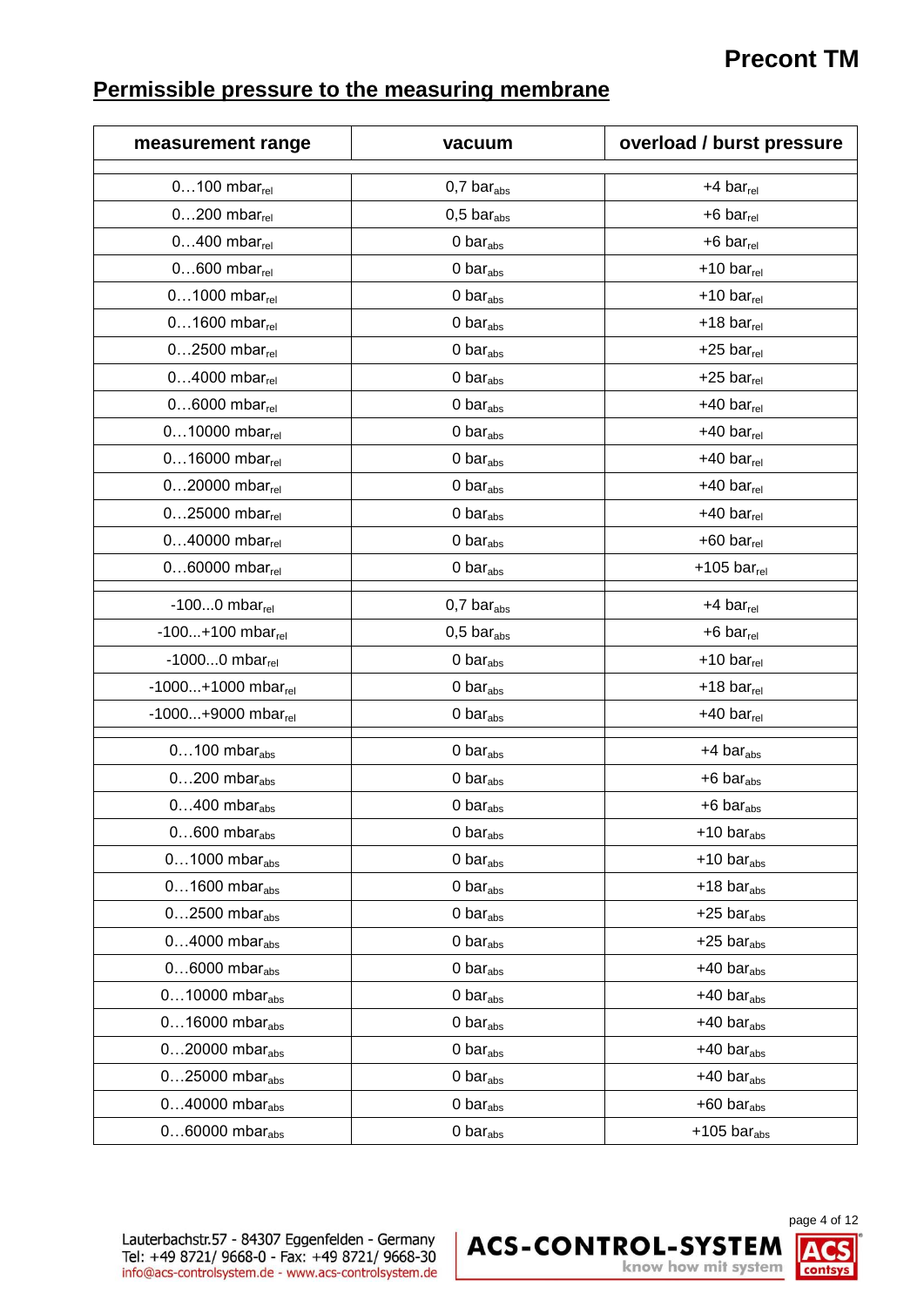## **Safety notes**

Each person that is engaged with inauguration and operation of this device, must have read and understood this technical manual and especially the safety notes.



Installation, electrical connection, inauguration and operation of the device must be made by a qualified employee according to the informations in this technical manual and the relevant standards and rules.

The device may only be used within the permitted operation limits that are listed in this technical manual. Every use besides these limits as agreed can lead to serious dangers.

The materials of the device must be chosen resp. checked for suitability to the respective application requirements (contacting substances, process temperature). An unsuitable material can lead to damage, abnormal behavior or destruction of the device and to the resulting dangers.

The device may not be used as sole measure for prevention of dangerous conditions in machines and plants.

This device is conform to article 3 (3) of the EC directive 97/23/EC (pressure equipment device directive) and is designed and produced in good engineer practice.

The device meets the legal requirements of all relevant EC directives. **0158**

#### **Safety notes for electrical operating supplies for explosive hazardous areas**

If a device is installed and operated in explosive hazardous areas, the general Ex construction standards (EN60079-14, VDE0165), this safety notes and the enclosed EC conformity certificate must be observed. The installation of explosive hazardous systems must be carried out principally by specialist staff.

The device meets the classification:

#### **II 1/2 G Ex ia IIC T4 Ga/Gb II 2 G Ex ib IIC T4 Gb**

The devices are conceived for measurement of pressures in explosive hazardous areas.

The measured medium may also be combustible liquids, gases, fogs or steams.

The permitted operating temperatures and pressures are type and variant dependent and can be found in this technical manual.

For applications, which require devices of category 1/2, the process pressure and temperature range of the media has to be between 0,8 bar and 1,1 bar and between -20 °C and 60 °C.

The device with over voltage protection Precont Ex1TM\_ \_ \_B... is earthen for safe technical function. Provide sufficient potential compensation along the complete cable way.

Install the intrinsically safe circuit earth free.

At variants of the devices with chargeable plastic parts (e.g. cable), a warning marking points out to the safety measures, that must be applied because of the electrostatic charging in operation and especially in the case of maintenance activities.

avoid friction - no dry cleaning - no assembling in pneumatic conveying stream

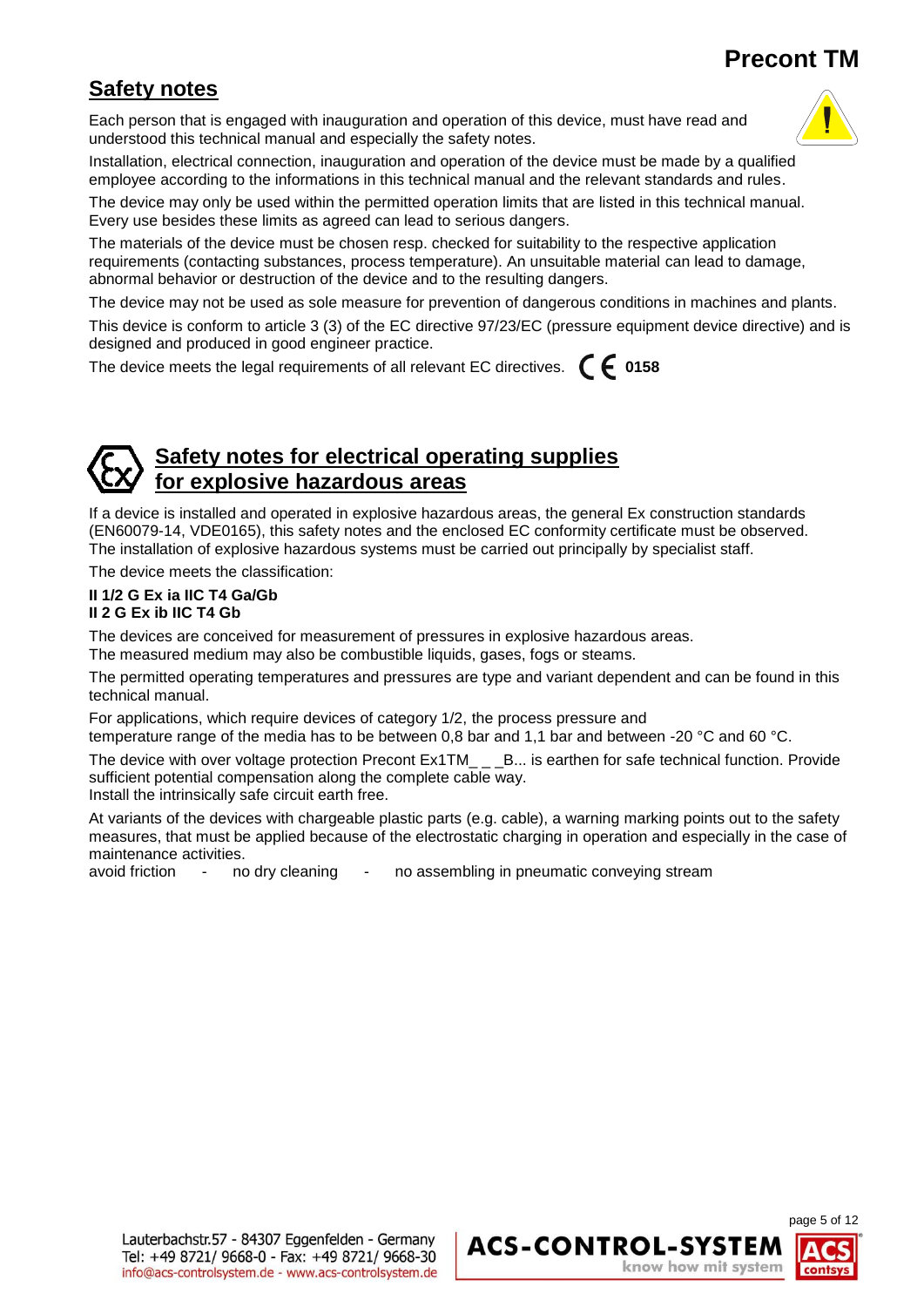### **Installation**

The installation of the device at locations where high pressure blows can occur should be avoided.

The installation of the device should be made if possible at temperature calmed places to get a reliable measuring result. Large temperature steps, e.g. at filling of a hot medium into a cold system, can produce a short-time higher measuring signal deviation. The deviation will be completely neutralized after the adaptation of the measuring membrane of the pressure transmitter to the temperature.

At a step from +20°C ...+80°C this neutralization can wile up to 3 minutes.

Drive the system pressure free prior installation resp. deinstallation of the sensor.

The tightening of the process connection with screw-in thread may only be done at the hexagon by a suitable spanner. The maximum permitted torque strength is 50 Nm.

The screw in of the process connection by using the housing tube, the connection plug resp. the connection cable is not permitted.

Avoid the pollution of the pressure compensation hole at the version with plug M12x1 resp. of the pressure compensation element at the version with plug DIN EN 175-301-803 resp. of the pressure compensation capillary at the version with connected cable.

The hindrance of the pressure compensation can lead to faulty measuring results.

The pressure compensation is made at the version:

- S plug acc. to DIN EN 175-301-803-A by the plug socket
- $V$  plug M12x1 by the drill hole besides the plug
- $K$  connected cable by the capillary inside the cable

At the version with connected cable, the environmental air pressure is supplied to the measurement membrane of the probe by an integrated pressure compensation capillary. This capillary may not be folded or sealed. To avoid faulting, a micro air filter is placed at the end of the capillary.

In the case of an application conditioned cutting of the connected cable there must be especially paid attention that this micro air filter will be replaced to the end of the capillary after the cutting.

The correct function of the device within the specific technical data can only be guaranteed, if the permitted temperature (see technical data) in the area of the housing tube will not be exceeded.

This can be achieved by the using of the temperature decoupler or also by isolation of the medium carrying part of the plant or by other constructive measures to reduce the transferring of an extreme temperature to the housing tube.

#### **Maintenance**

The device is free of maintenance.

Special substances can lead to solid coatings on the membrane.

Such depositions can lead to faulty measurement results of the device.

In the case of coat forming liquids the membrane must be regularly cleaned e.g. with clear water.

Don't use sharp tools or aggressive chemicals for cleaning.

### **Repair**

A repair may only be carried out by the manufacturer.

If the device must be sent back for repair, the following informations must be enclosed:

- An exact description of the application.
- The chemical and physical characteristics of the product.
- A short description of the occurred error.

Before returning the device for repair, the following measures must be proceeded:

- All stick product residues must be removed. This is especially important, if the product is unhealthily, e.g. caustic, toxic, carcinogenic, radioactive etc.
- A returning must be refrained, if it is not possible by 100% to remove the unhealthily product completely, because e.g. it is penetrate into cracks or is diffused through plastic.

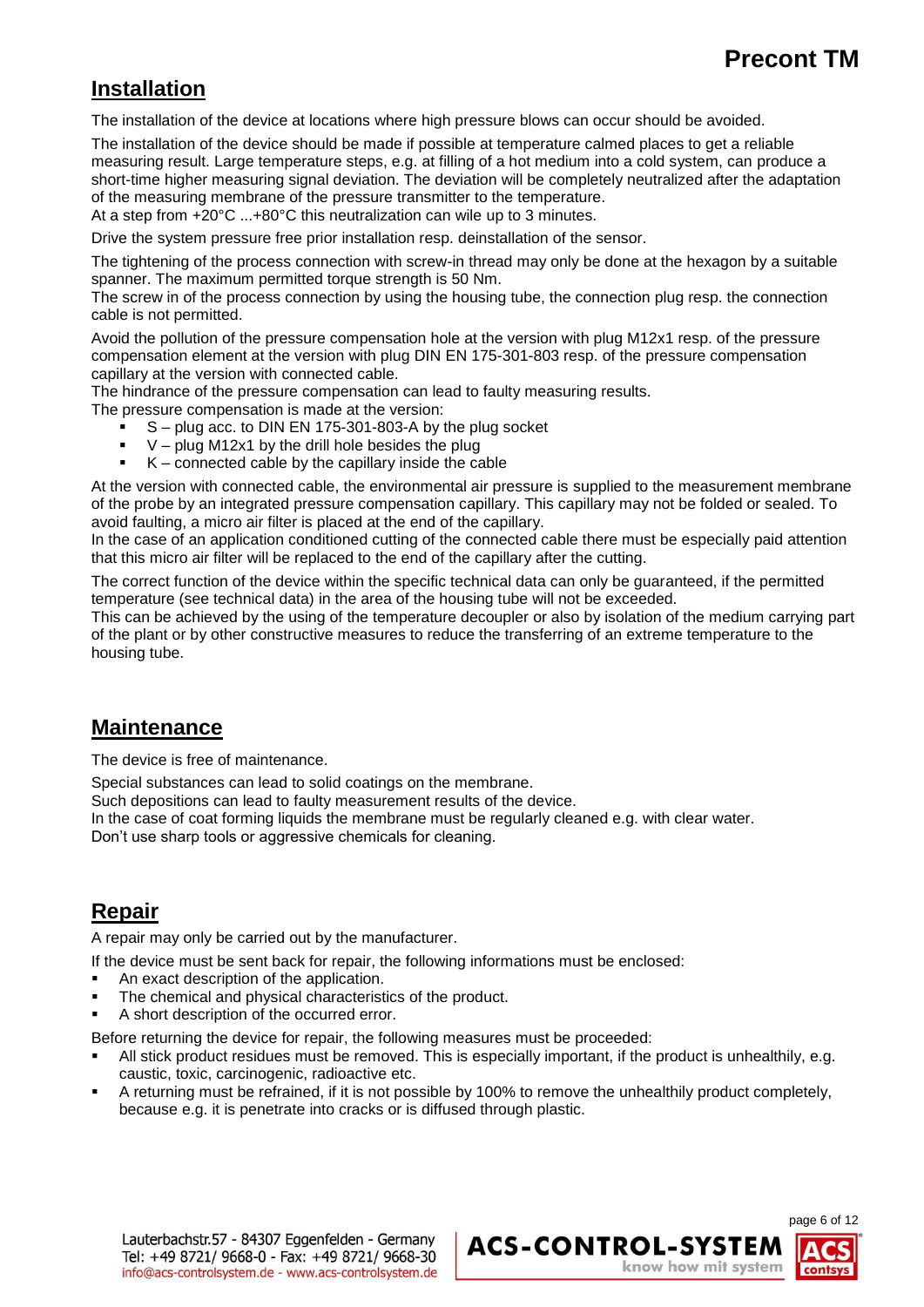### **Electrical connection**

The electrical connection of the device must be carried out according to the respective country specific standards.

Incorrect installation or adjustment could cause applicationally conditioned risks.

Use only twisted shielded signal and measurement wires and install these wires separated from power leading wires. Connect the cable shield only at one side to earth, ideally at the installation place of the device.

The metallic parts of the device (process connection, housing tube) are electrically connected with the terminal PE of the plug DIN EN 175-301-803-A, with the socket of the plug M12x1 or with the cable shield of the version with connected cable.

Due to this the earth connection can be carried out by the process connection.

The voltage applied to the plug contacts may not exceed 45 V, to avoid damage of the electronic. All connections are polarity protected.

A load, e.g. the measuring shunt of an evaluation device, in series with a device with 4...20 mA current signal in 2-wire-technology reduces the supply voltage available at the device. This results in a maximum value for this resistor, where a correct function is still possible.

The maximum load at signal current 20mA can be calculated by the equation:

 $R_L$  max = (V<sub>S</sub> – 11,5V) / 20mA with V<sub>S</sub> = applying supply voltage.

For inauguration it is suggested, to deactivate all connected control devices, to avoid unwanted control reactions.

### **Terminal assignment**



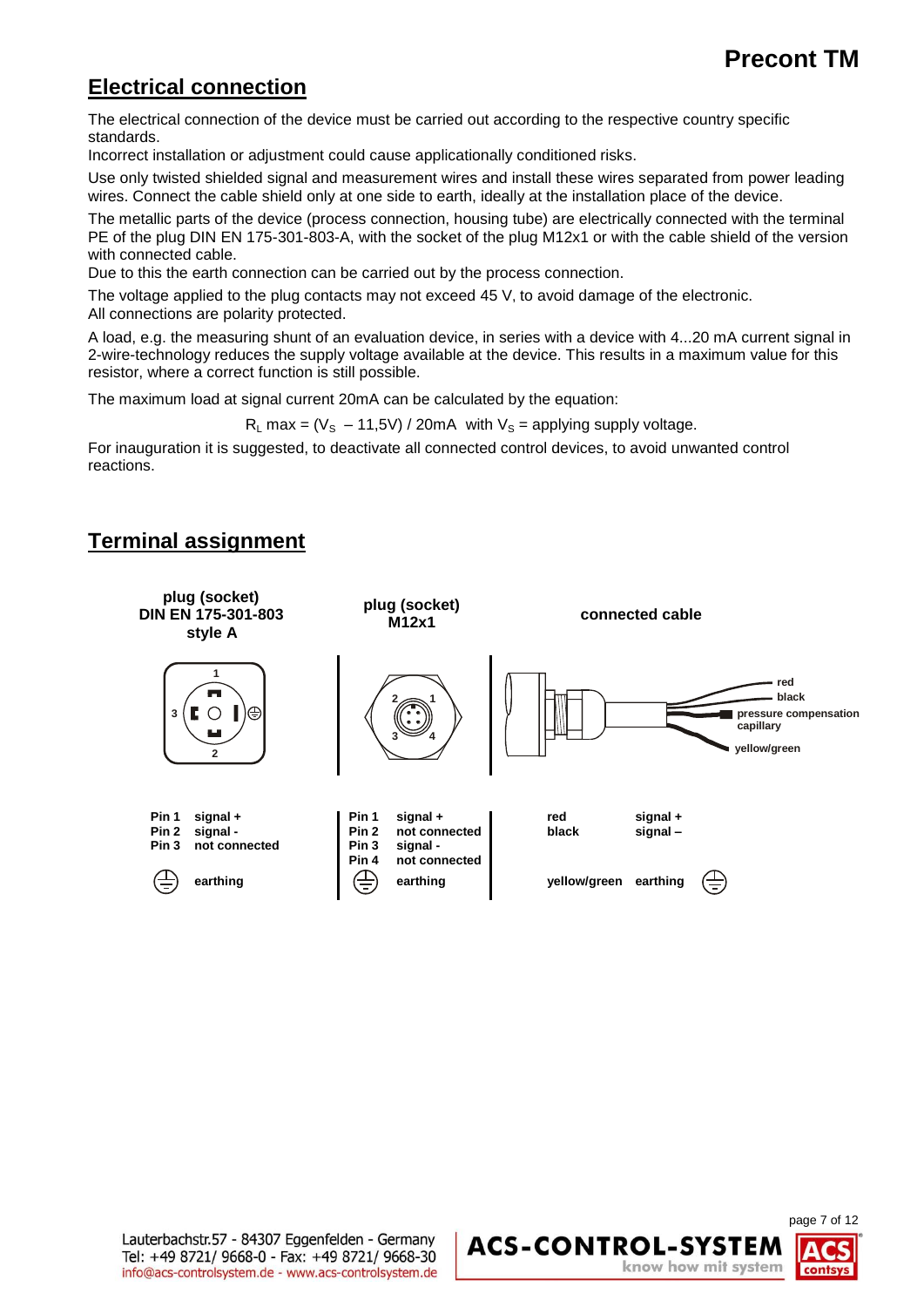### **Electrical connection – non explosive hazardous area**



### **Electrical connection – explosive hazardous area**



Lauterbachstr.57 - 84307 Eggenfelden - Germany Tel: +49 8721/ 9668-0 - Fax: +49 8721/ 9668-30 info@acs-controlsystem.de - www.acs-controlsystem.de page 8 of 12



**ACS-CONTROL-SYSTEM** 

know how mit system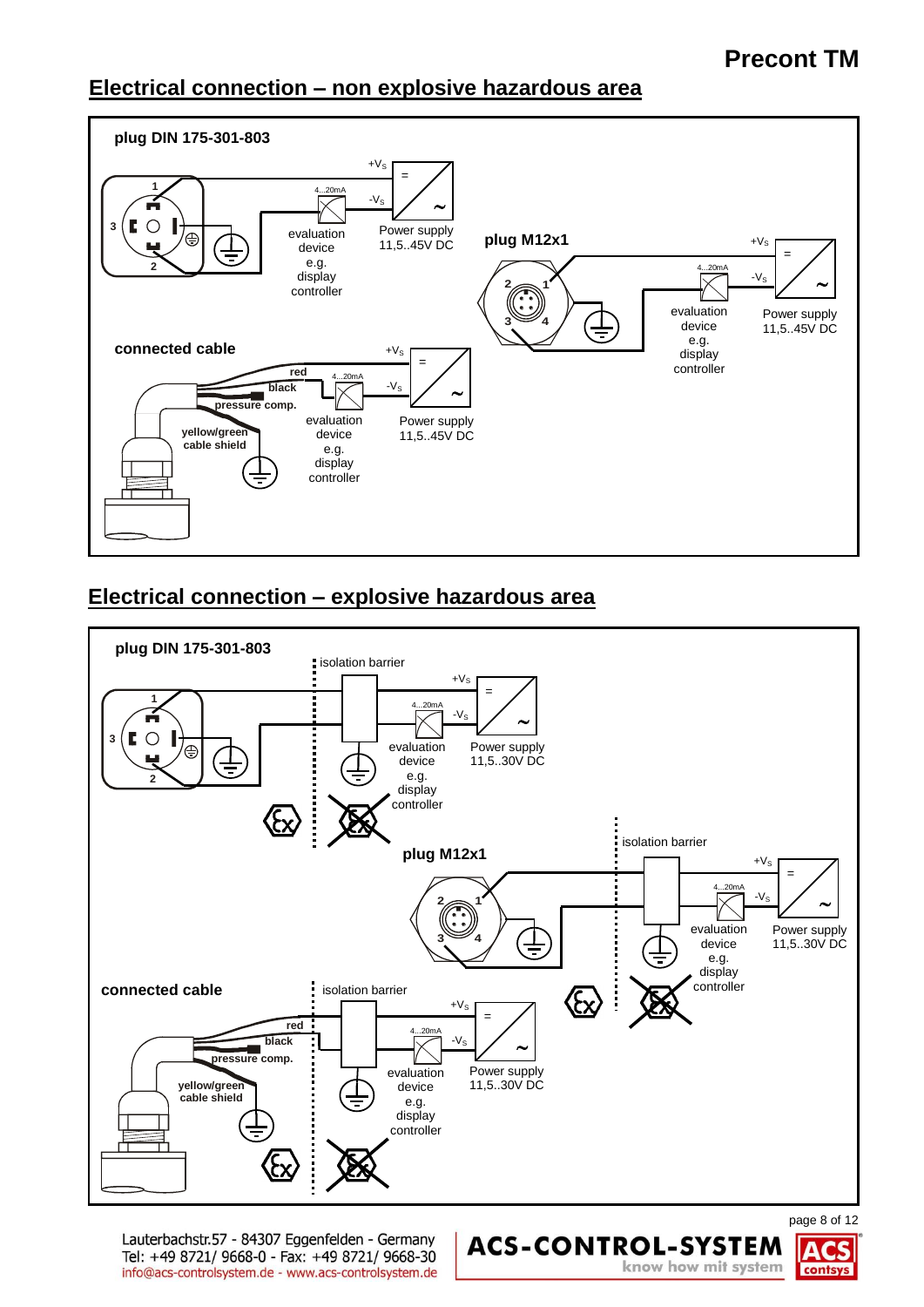## **Technical data**

| <b>Auxiliary supply</b>                             |                                                                                                             |                                          |                                                            |                                                 |                     |
|-----------------------------------------------------|-------------------------------------------------------------------------------------------------------------|------------------------------------------|------------------------------------------------------------|-------------------------------------------------|---------------------|
| Supply voltage:                                     | reverse polarity protected<br>11,5 to 45 V DC                                                               |                                          |                                                            | for Ex-variant 11,5 V to 30 V DC                |                     |
| Ripple voltage:                                     | $\leq 2$ $V_{PP}$                                                                                           |                                          | condition:<br>within the permitted<br>supply voltage range |                                                 |                     |
| Signal output 420mA                                 |                                                                                                             |                                          |                                                            |                                                 |                     |
| Signal type:                                        | linear characteristic from $\leq$ 4 mA resp. $\geq$ 20 mA,<br>minimum 2,75 mA $\pm$ 0,75 mA / maximum 27 mA |                                          |                                                            |                                                 |                     |
| Permitted load:                                     | $R_L$ max = (V <sub>s</sub> – 11,5V) / 20mA                                                                 |                                          |                                                            |                                                 |                     |
| Characteristic deviation $^{3}$ <sup>5) 12</sup> ): | ≤ 0,1% resp. 0,2% FS <sup>2)</sup>                                                                          |                                          |                                                            |                                                 |                     |
| Nonlinearity <sup>12)</sup> :                       | $\leq \pm 0.1\%$ / 0,2% FS <sup>2)</sup>                                                                    |                                          |                                                            |                                                 |                     |
| Hysteresis <sup>12)</sup> :                         | negligible                                                                                                  |                                          |                                                            |                                                 |                     |
| Long term deviation $12$ .                          | $\leq \pm 0.1\%$ FS $^{2)}$ / year<br>not cumulative                                                        |                                          |                                                            |                                                 |                     |
| Temperature deviation <sup>12)</sup> :              | $T_k^{(4)}$ Zero                                                                                            | ≤ ±0,10% FS <sup>2)</sup> / 10 K,        |                                                            |                                                 |                     |
|                                                     |                                                                                                             | max. $\pm$ 0,75% FS <sup>2)</sup>        |                                                            |                                                 | $(-20+80^{\circ}C)$ |
|                                                     | $T_k^{(4)}$ Span                                                                                            | ≤ ±0,10% FS <sup>2)</sup> / 10 K,        |                                                            |                                                 |                     |
|                                                     |                                                                                                             | max. $\pm 0.5\%$ FS <sup>2)</sup>        |                                                            |                                                 | $(-20+80^{\circ}C)$ |
|                                                     |                                                                                                             |                                          |                                                            | max. $\pm 0.8\%$ FS $^{2)}$ ( $\leq 0.0,4$ bar) | $(-20+80^{\circ}C)$ |
|                                                     |                                                                                                             | besides -20+80°C with factor 2 for $T_k$ |                                                            |                                                 |                     |
| Influence of supply voltage:                        | $\leq \pm 0.01\%$ FS $^{2)}$ / 10V                                                                          |                                          |                                                            |                                                 |                     |
| Minimum delay time:                                 | $\leq$ 2 ms                                                                                                 |                                          |                                                            |                                                 |                     |
| <b>Mounting position</b>                            |                                                                                                             |                                          |                                                            |                                                 |                     |
| Maximum deviation 10):                              | $\leq$ 0,18 mbar                                                                                            |                                          |                                                            |                                                 |                     |
| Over voltage protection                             | not available for Ex-variant Ex0TM                                                                          |                                          |                                                            |                                                 |                     |
| Category:                                           | coarse protection / fine protection                                                                         |                                          |                                                            |                                                 |                     |
| Signal voltage:                                     | max. 30V peak value, to PE connection                                                                       |                                          |                                                            |                                                 |                     |
| Nominal bypass surge current:                       | 10 000 A - wave 8/20µs                                                                                      |                                          |                                                            |                                                 |                     |
| Trigger voltage:                                    | 90V<br>coarse protection<br>33V<br>fine protection                                                          |                                          |                                                            |                                                 |                     |

<sup>2)</sup> Referring to nominal measuring span resp. full scale (FS)<br><sup>3)</sup> Nonlinearity + Hysteresis + Reproducibility

- <sup>3)</sup> Nonlinearity + Hysteresis + Reproducibility<br> $\overline{z}$  = Temperature coefficient
- $T_k$  = Temperature coefficient<br>  $T_k$  = Temperature coefficient
- $\overline{5}$  At limit value adjustment
- <sup>10)</sup> Device rotated by 180 $\degree$ , process connection upside.<br>
Higher values for special measuring range
- Higher values for special measuring range

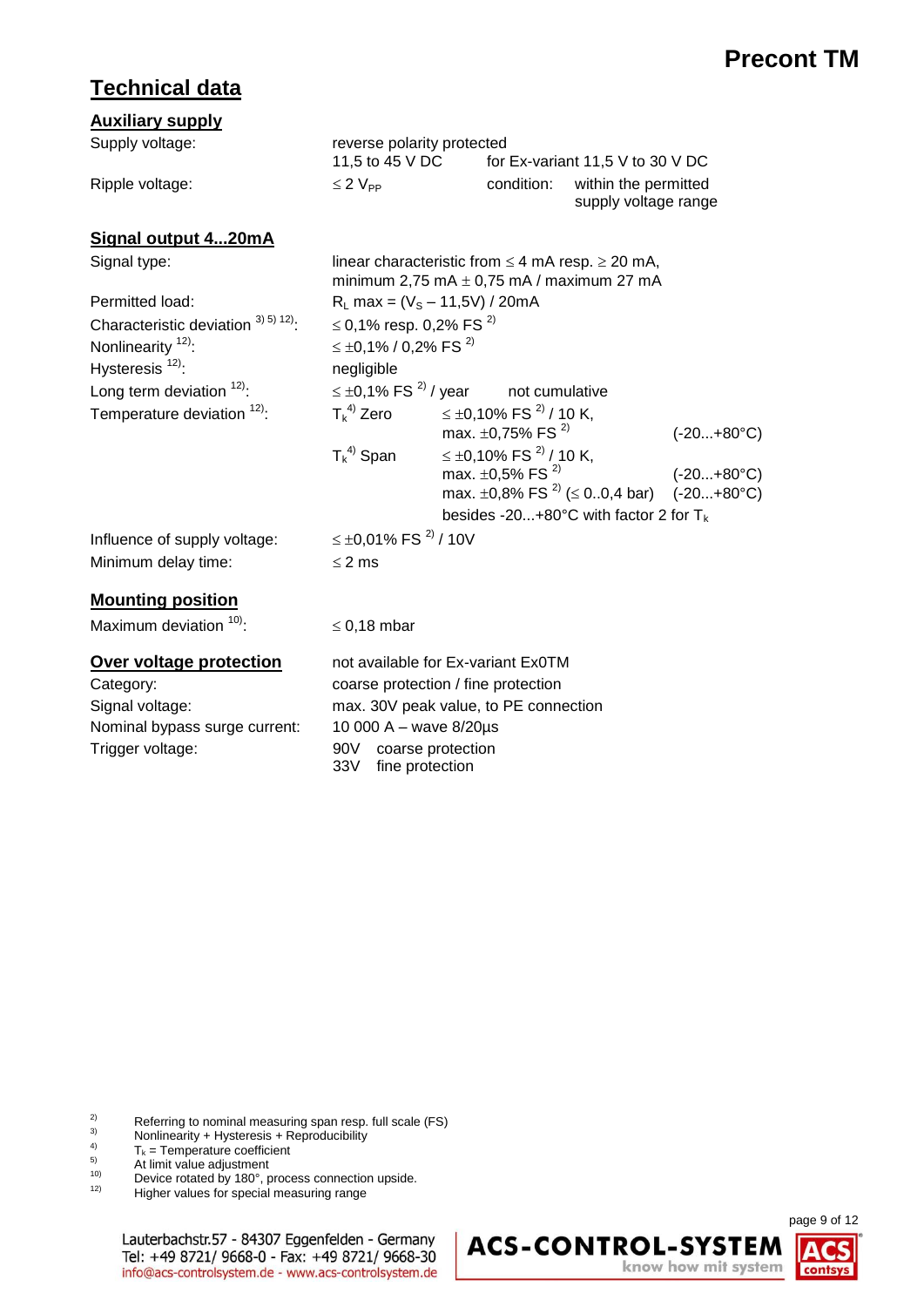### **Technical data**

| <b>Materials</b>                        |                                                        |   |                                                                                                                                                                                                |  |  |
|-----------------------------------------|--------------------------------------------------------|---|------------------------------------------------------------------------------------------------------------------------------------------------------------------------------------------------|--|--|
| Membrane:                               | Ceramic $AL_2O_3$ 99,9%                                |   |                                                                                                                                                                                                |  |  |
| (medium contact)                        | at process connection $8/9/R$ >> ceramic $AL_2O_3$ 96% |   |                                                                                                                                                                                                |  |  |
| Process connection:<br>(medium contact) | Steel 1.4404 (AISI 316L) / 1.4571 (AISI 316Ti)         |   |                                                                                                                                                                                                |  |  |
| Temperature decoupler:                  | CrNi-steel                                             |   |                                                                                                                                                                                                |  |  |
| Housing tube:                           | CrNi-steel                                             |   |                                                                                                                                                                                                |  |  |
| Device plug:                            | DIN EN 175-301-803-A                                   |   |                                                                                                                                                                                                |  |  |
|                                         | housing PA polyamide, contacts tinned, gasket NBR      |   |                                                                                                                                                                                                |  |  |
|                                         | M12x1                                                  |   |                                                                                                                                                                                                |  |  |
|                                         | socket CrNi-steel, insert PUR, contacts gold-plated    |   |                                                                                                                                                                                                |  |  |
| Connected cable:                        | cable                                                  |   |                                                                                                                                                                                                |  |  |
|                                         | cable sheath - PE polyethylene                         |   |                                                                                                                                                                                                |  |  |
|                                         | cable gland                                            |   |                                                                                                                                                                                                |  |  |
|                                         | housing – PA polyamide, gasket – CR / NBR              |   |                                                                                                                                                                                                |  |  |
| Pressure compens. element:              | <b>PTFE</b>                                            |   |                                                                                                                                                                                                |  |  |
| Gaskets:                                | medium contact                                         |   | $\rightarrow$ FPM – fluorelastomere (Viton <sup>®</sup> )<br>EPDM - etylene-propylene-dienmonomere<br>$CR$ – chloroprene-rubber (Neopren <sup>®</sup> )<br>FFKM – perfluorelastomere (Kalrez®) |  |  |
|                                         | others                                                 | → | $FPM$ – fluorelastomere (Viton®)                                                                                                                                                               |  |  |

#### **Environmental conditions**

Environmental temperature:  $-20^{\circ}$ C...+85°C, limitation at Ex variants **Limitation by variant Environmental temperature range** Connected cable  $-20...+70^{\circ}$ C Process temperatures: – 20°C...+100°C, limitation at Ex variants **Extension by variant Process temperature range** Temperature decoupler – type H  $\overline{40...}$ +125°C **Limitation by material Process temperature range** Gasket FPM  $-25...+125^{\circ}C$ Gasket CR 40...+120°C Gasket FFKM -15...+125°C Process pressure ranges: depends on variant, maximum – 1 bar ...60 bar Vacuum- / overload resistance: depends on meas. range, see table perm. pressure to the membrane Weight: Weight: depends on variant Protection classification: *Variant plug acc. to DIN 175-301-803* IP65 DIN EN 60529 *Variant plug M12x1 and variant connected cable* IP68 / 1mH2O for 1h DIN EN 60529 Climatic classification: 4K4H DIN EN 60721-3-4 Shock classification: 50 g / 11 ms DIN EN 60068-2-27 Vibration classification: 20 g / 10 – 2000 Hz DIN EN 60068-2-6 EM – compatibility: emission emission DIN EN 61326-1 operation device class B immunity DIN EN 61326-1 industrial range Reference conditions: DIN EN 60770-1 T = 25 °C, relative humidity 45...75 %, environmental air pressure 860...1060 kPa

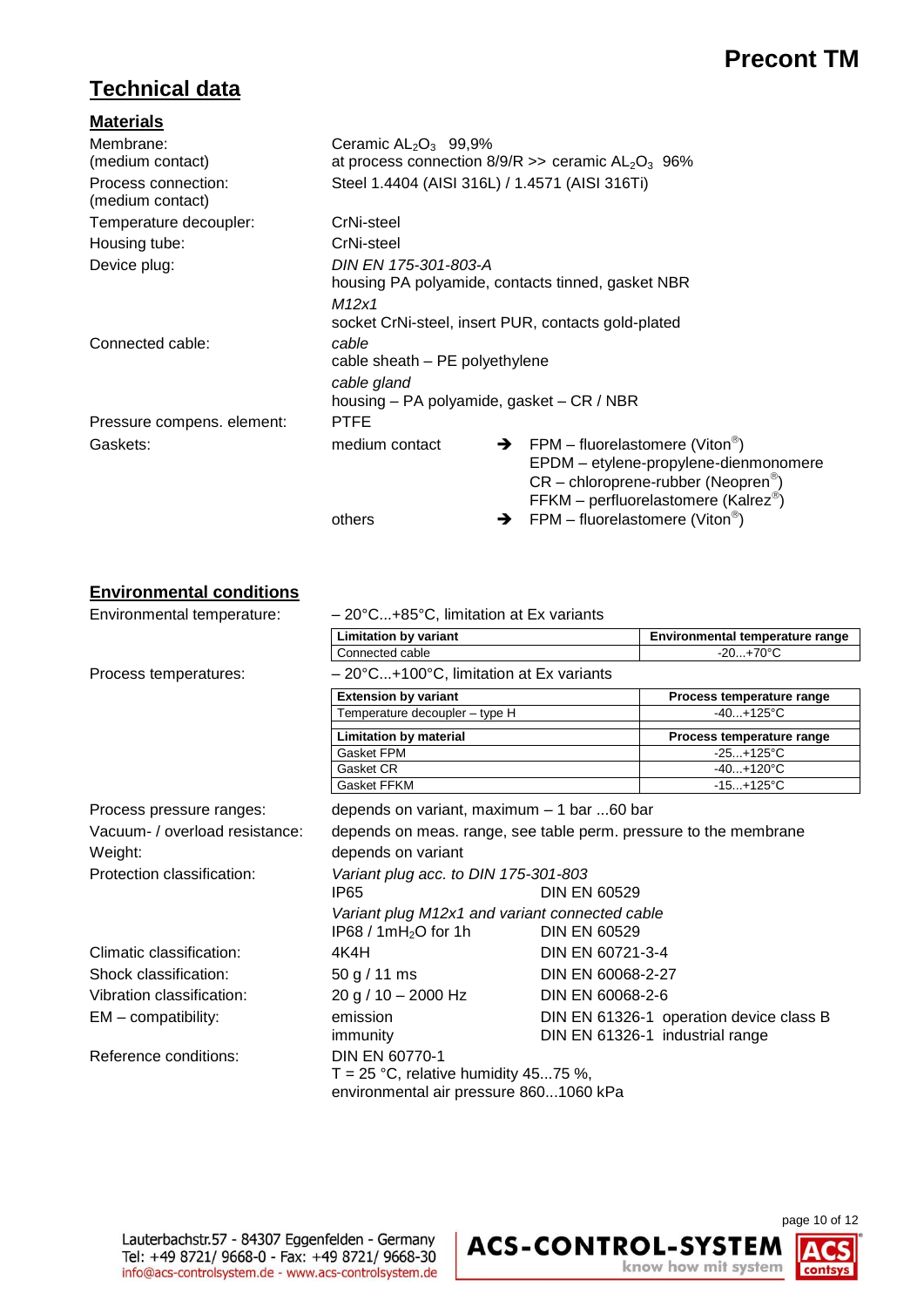### **Dimension drawing**